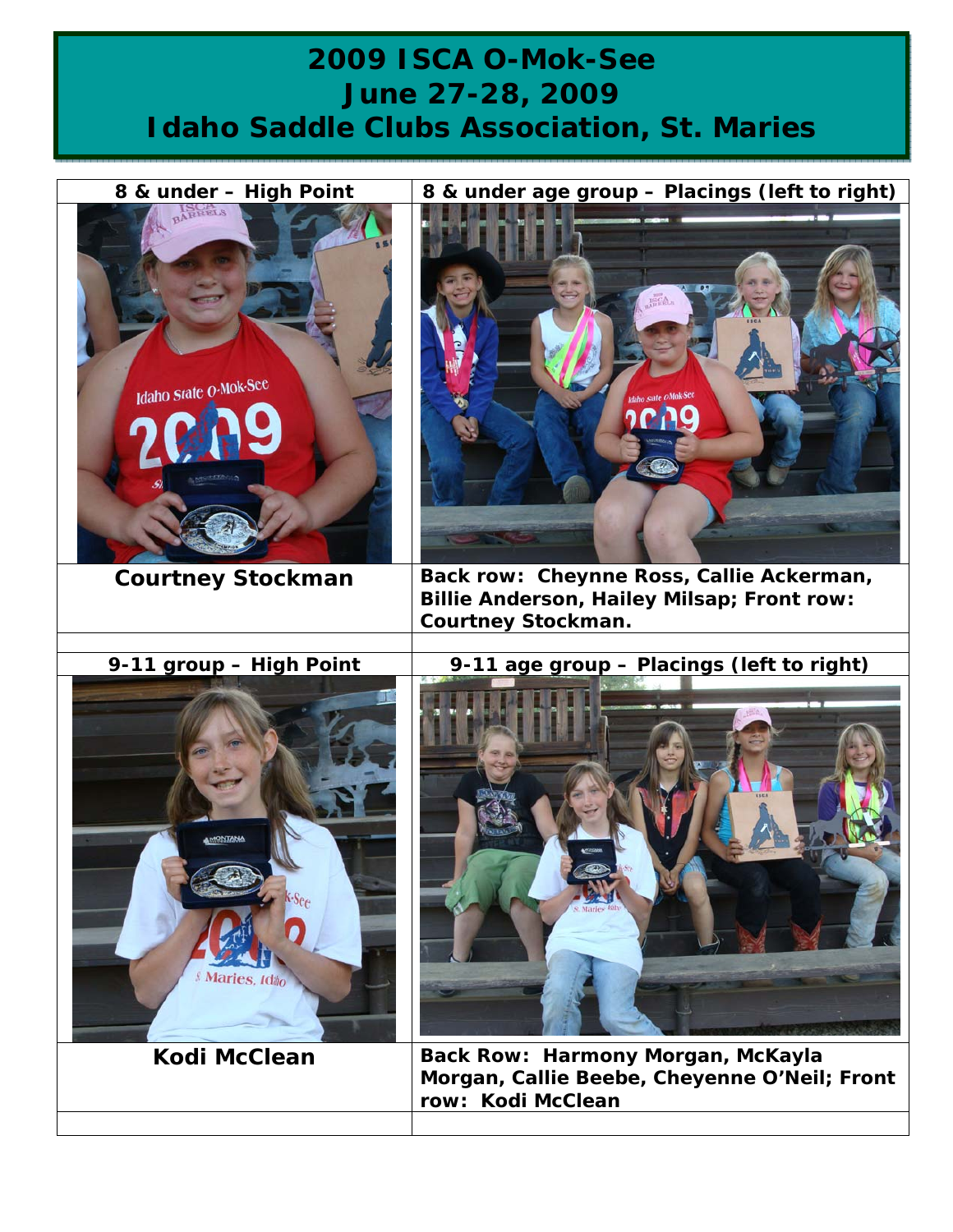| 12-15 group - High Point                 | 12-15 age group - Placings (left to right)                                                                            |
|------------------------------------------|-----------------------------------------------------------------------------------------------------------------------|
| <b>PRELS</b><br><b>MODELIANS</b>         |                                                                                                                       |
| <b>Kyle Hoodenpyle</b>                   | Back row: Matt O'Neill, Brittney Ratzlaff,<br>Brent Griffin, Kristina Halvorsen; Front row:<br><b>Kyle Hoodenpyle</b> |
| 16-24 women group -<br><b>High Point</b> | 16-24 women age group - Placings<br>(left to right)                                                                   |
|                                          |                                                                                                                       |
| <b>Brittnie Davis</b>                    | Back row: Amber Heuett, Kailyn Hart, Joleen<br>Larson, Amber Coberly; Front row: Brittnie<br><b>Davis</b>             |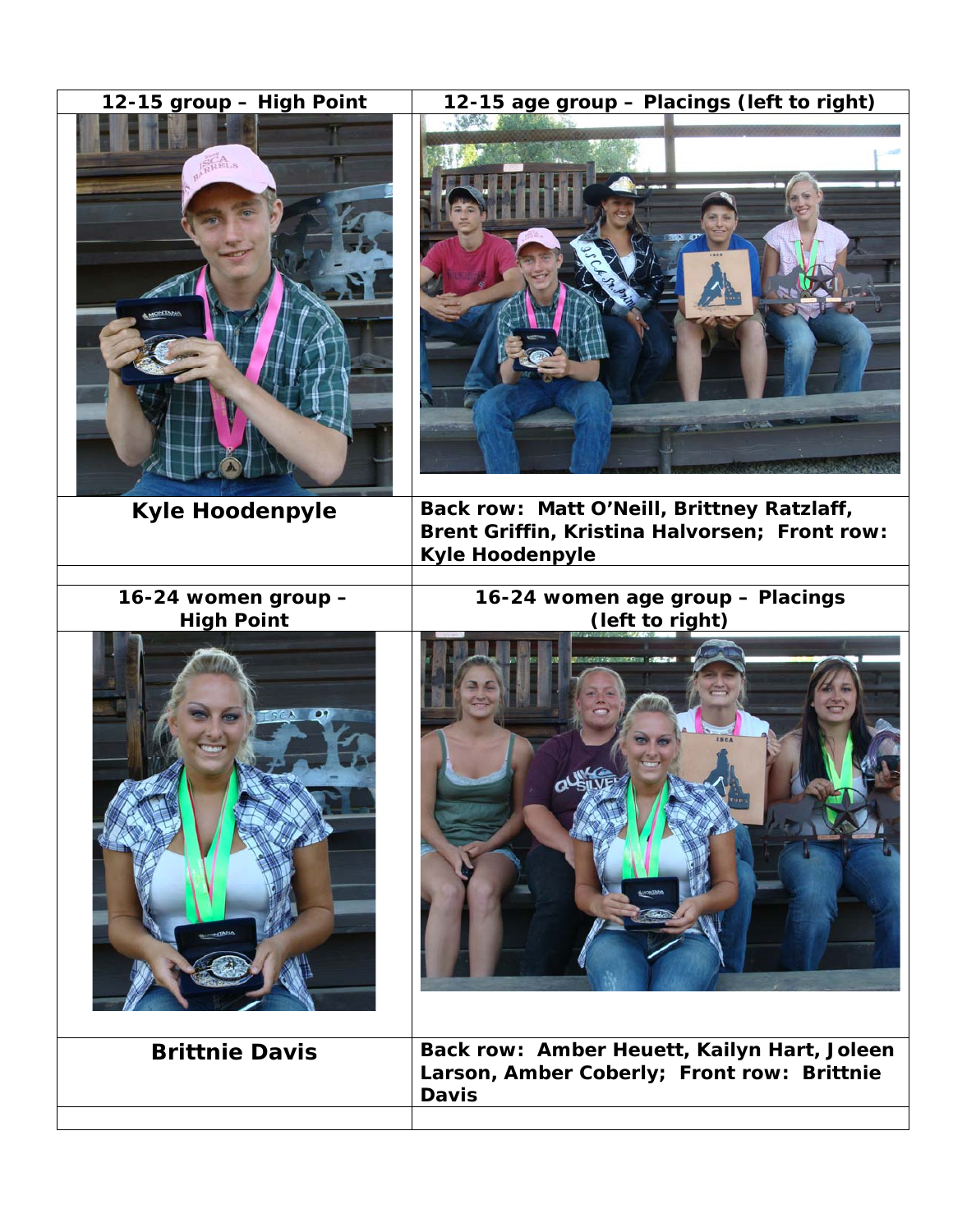| 16-39 men group - High Point | 16-39 men age group - Placings<br>(left to right)                                                       |
|------------------------------|---------------------------------------------------------------------------------------------------------|
|                              |                                                                                                         |
| <b>Mitch Hymas</b>           | Back row: Jay Ross, Scott Carver, Chris<br>O'Neill, Shane Minden; Front row: Mitch<br><b>Hymas</b>      |
| 25-39 women group - High     | 25-39 women age group - Placings                                                                        |
| Point                        | (left to right)                                                                                         |
|                              | 99 国                                                                                                    |
| <b>Melissa Stockman</b>      | Back row: Kendra Both, Hayle Carver,<br>Christy Milliren, Stacey Hymas; Front row:<br>Melissa Stockman. |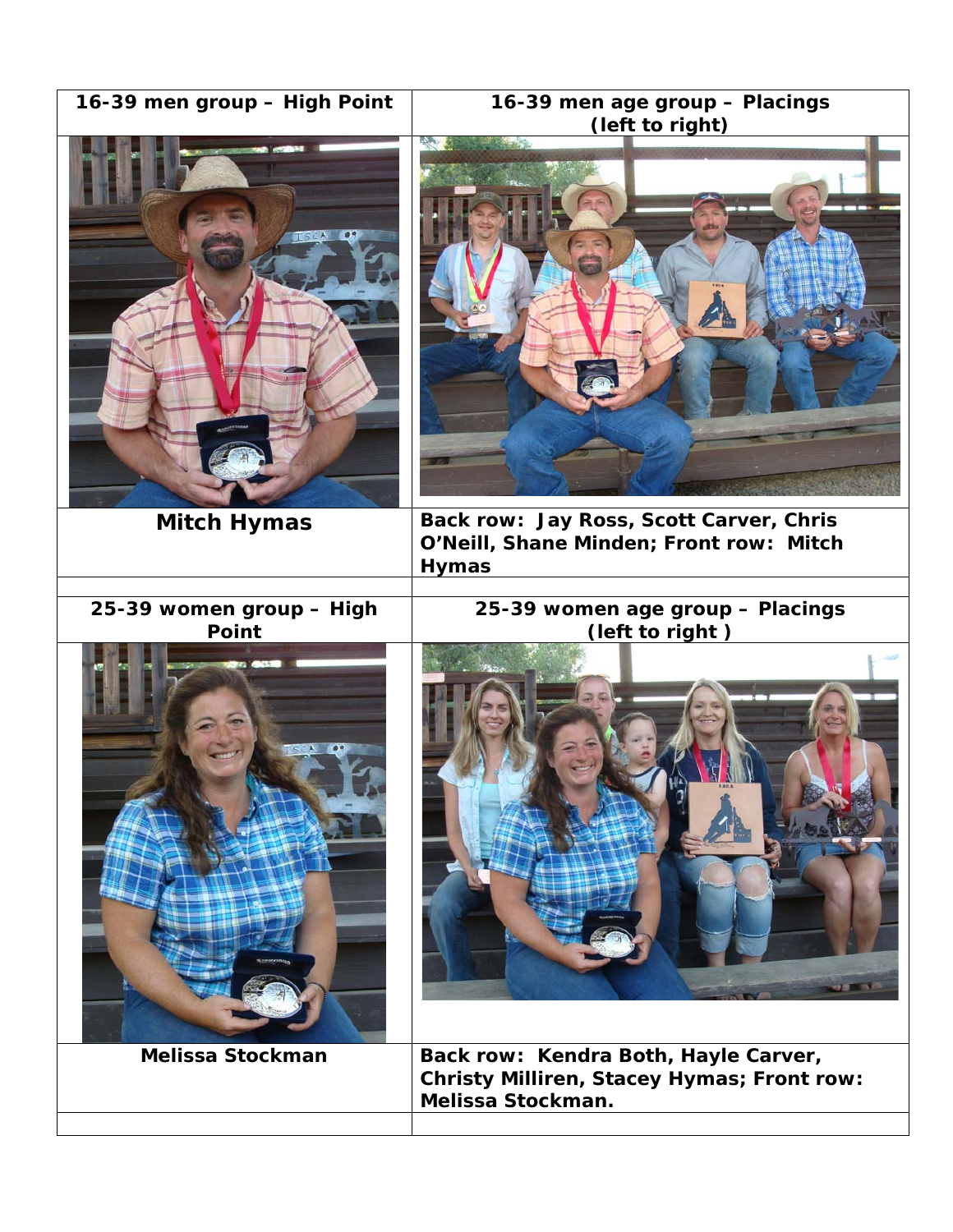| 40 & over women age group - Placings                                                                        |
|-------------------------------------------------------------------------------------------------------------|
| (left to right)                                                                                             |
| Back row: Leatha Bennett, Lynn Worthy,<br>Julie McGuire, Sharon Kelsey; Front row:<br><b>Tawni Limesand</b> |
|                                                                                                             |
| 40 & over men age group - Placings<br>(left to right)                                                       |
|                                                                                                             |
|                                                                                                             |